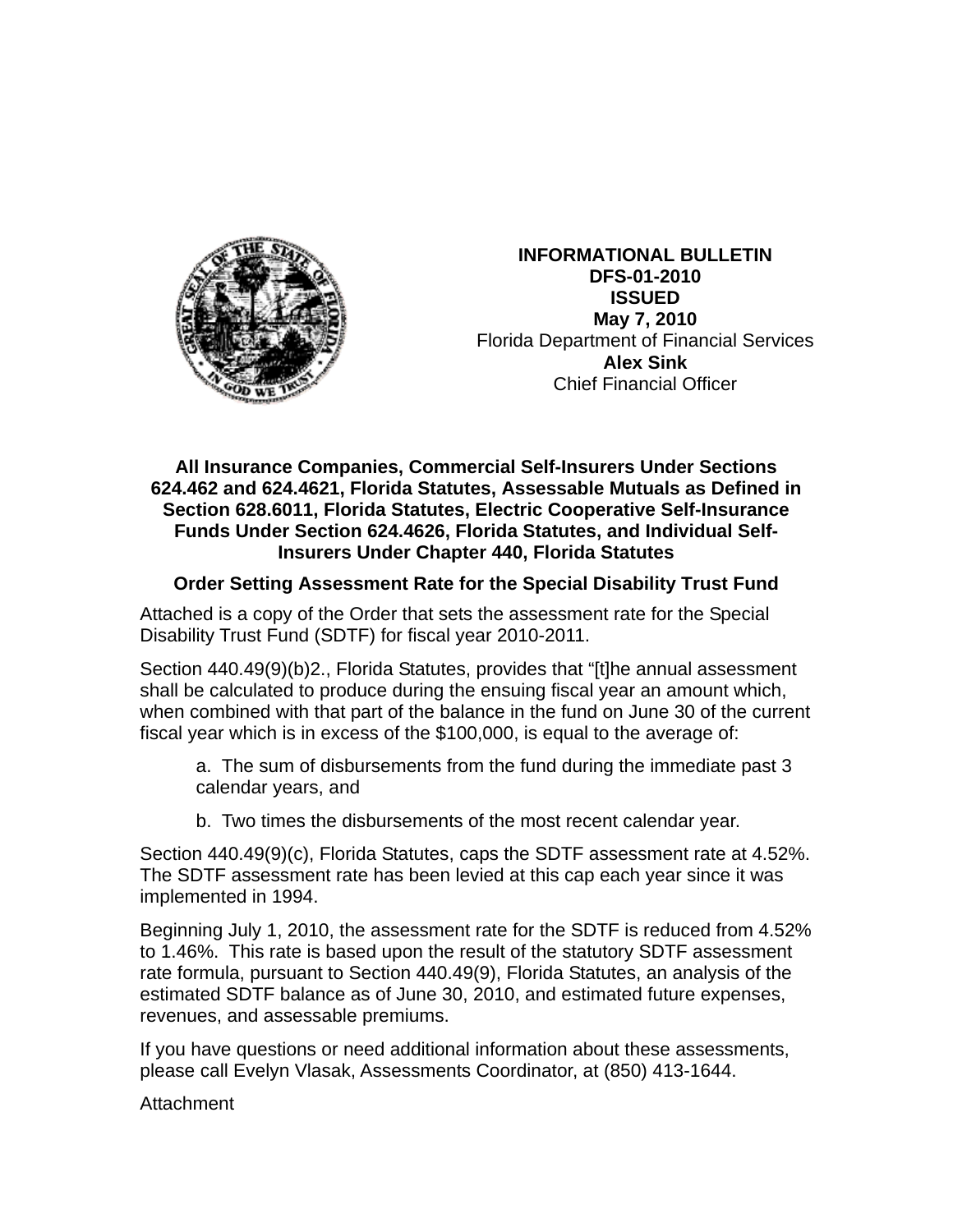

CHIEF FINANCIAL OFFICER **STATE OF FLORIDA** 

000424

MAY 07 2010 **Chief Financial Officer** 

Docketed by:  $\mathscr{B}$ <sub> $\mathscr{A}$ </sub>

IN THE MATTER OF:

ASSESSMENT RATE FOR SPECIAL DISABILITY TRUST FUND FOR FISCAL YEAR BEGINNING **JULY 1, 2010** 

CASE No. 109967-10-WC

## **ORDER**

THIS CAUSE came on for consideration pursuant to the provisions of Section 440.49(9), Florida Statutes, which require the Department of Financial Services (hereinafter referred to as the "Department") to estimate annually in advance the amount necessary for the administration of the Special Disability Trust Fund and make such assessment in the manner provided therein. The Department, having considered the amounts necessary for the administration of the Special Disability Trust Fund for the fiscal year beginning July 1, 2010, and being otherwise fully advised in the premises, hereby finds and orders as follows:

1. Pursuant to Section 440.49(9)(b)1., Florida Statutes, the Special Disability Trust Fund shall be maintained by annual assessments upon the insurance companies writing compensation insurance in the State of Florida, the commercial self-insurers under Sections 624.462 and 624.4621, Florida Statutes, the assessable mutuals as defined in Section 628.6011, Florida Statutes, and the selfinsurers under Chapter 440, Florida Statutes. Pursuant to Section 624.4626, Florida Statutes, an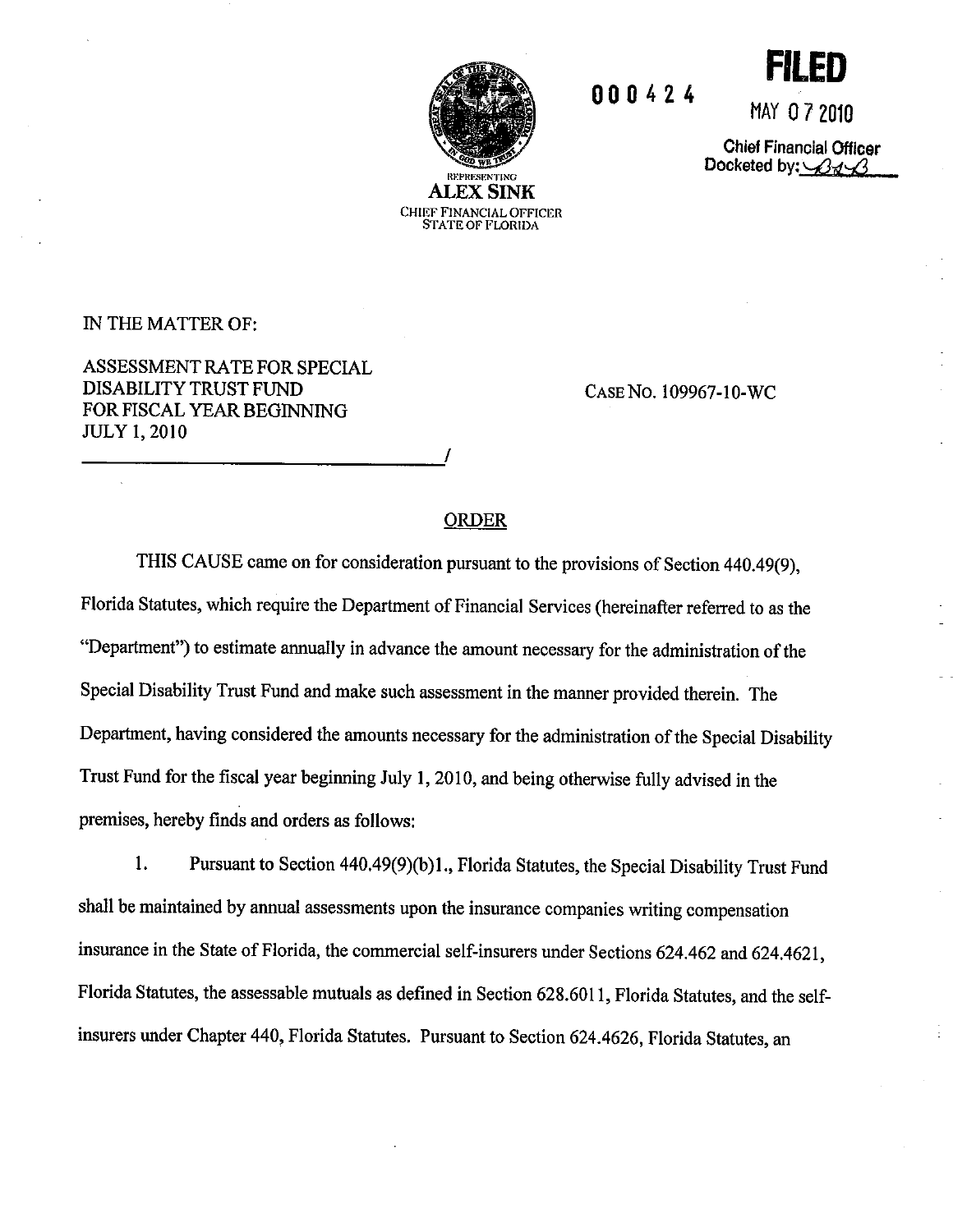electric cooperative self-insurance fund that meets the requirements of that law is subject to assessments set forth in section 440.49(9), Florida Statutes.

 $2.$ Section 440.49(9)(b)1., Florida Statutes, requires the Department to estimate annually in advance the amount necessary for the administration of Section 440.49(9), Florida Statutes, and the maintenance of the Special Disability Trust Fund, and to make such assessment in the manner provided for therein.

 $3.$ With respect to the fiscal year beginning July 1, 2010, the Department has estimated the assessment rate necessary for the administration of Section 440.49(9), Florida Statutes, and the maintenance of the Special Disability Trust Fund. The estimated rate is 1.46%.

IT IS THEREFORE ORDERED:

Beginning July 1, 2010, each insurance company writing compensation insurance in the State of Florida, each commercial self-insurer under Section 624.462 or Section 624.4621, Florida Statutes, each electric cooperative self-insurance fund under Section 624.4626, Florida Statutes, and each assessable mutual as defined in Section 628.6011, Florida Statutes, shall pay a Special Disability Trust Fund assessment equal to one and forty-six hundredths percent (1.46%) of the net workers' compensation premiums written in the State of Florida.

Beginning on the self-insurer's anniversary date falling within fiscal year 2010-2011, each individual self-insurer under Chapter 440, Florida Statutes, shall pay a Special Disability Trust Fund assessment equal to one and forty-six hundredths percent (1.46%) of the net premiums computed by the Division of Workers' Compensation, as if the company had purchased workers' compensation insurance in the State of Florida.

The Special Disability Trust Fund assessment shall become due and be paid to the

 $\overline{c}$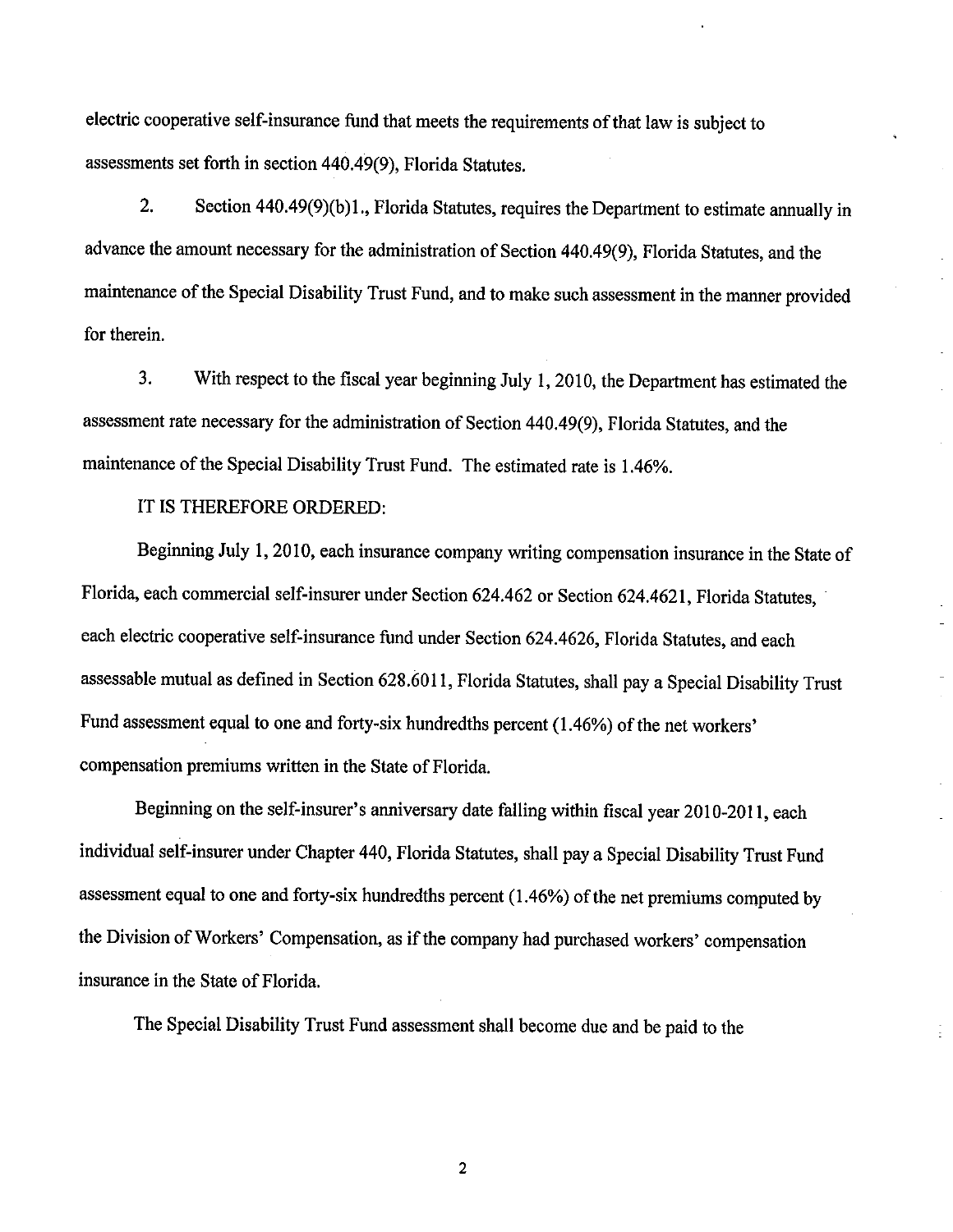Division of Workers' Compensation quarterly at the same time and in addition to assessments for the Workers' Compensation Administration Trust Fund, as provided for in Section 440.51, Florida Statutes.

 $\frac{7}{2}$  day of May 2010. DONE and ORDERED this

c Sink